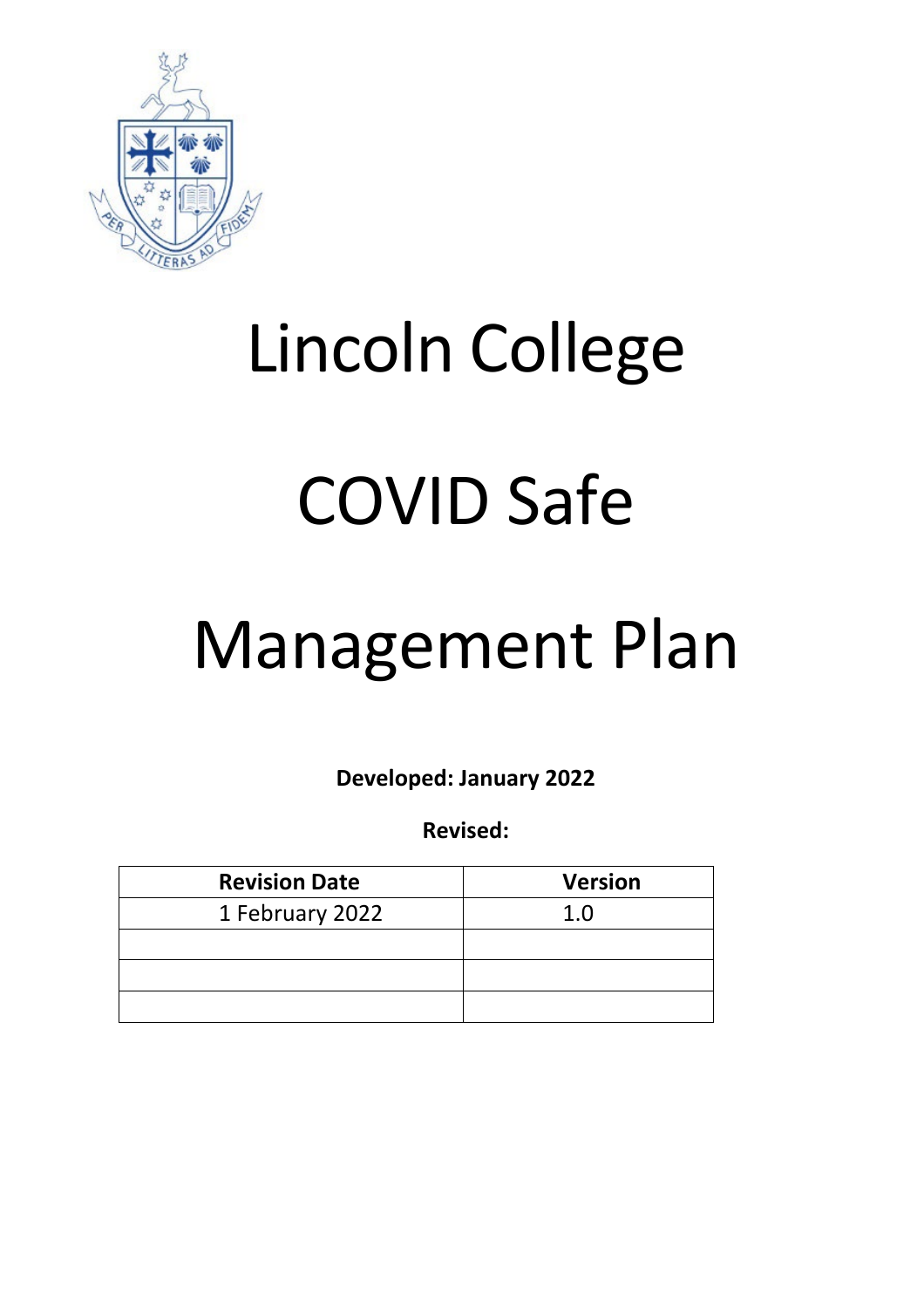# Contents

| 1.  |
|-----|
| 2.  |
| 3.  |
| 4.  |
| 5.  |
| 6.  |
| 7.  |
| 8.  |
| 9.  |
|     |
|     |
|     |
| . 7 |
|     |
|     |
|     |
|     |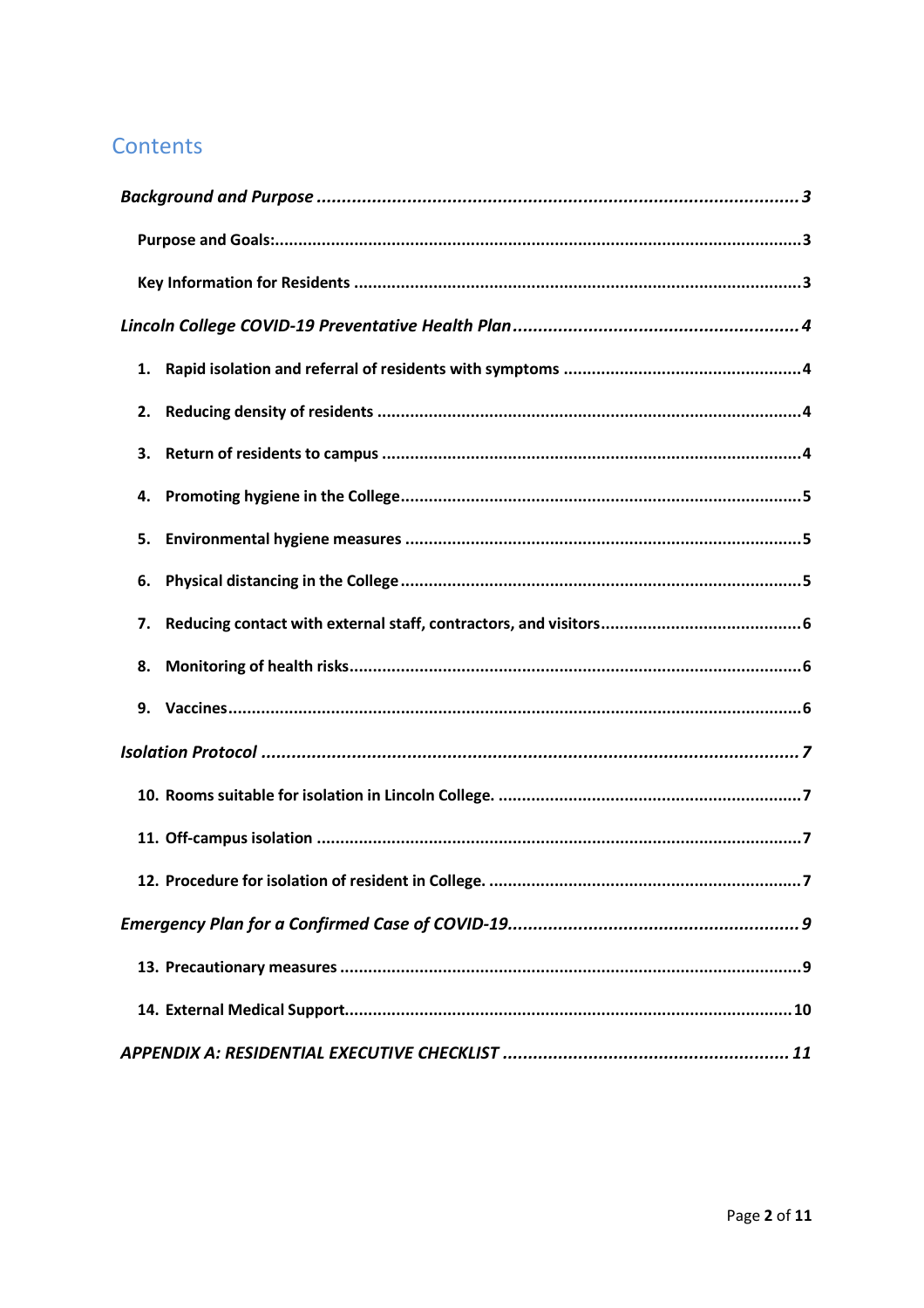# <span id="page-2-0"></span>Background and Purpose

This document has been developed in response to the ongoing COVID-19 pandemic in order to ensure the safety of the Lincoln College community. Advice from the South Australian Government's Department of Health (SA Health) has been taken into account to ensure this plan follows best practice. It has been put into place for the start of the 2022 Academic year following the relaxation of border restrictions and the increased likelihood of community transmission infections in South Australia.

This document has been developed using advice from the Trinity Residential College COVID- 19 Response Plan.

All points and information in this document are based on current government advice and will be updated based on changes to Government restrictions. This document is subject to change at the discretion of the College at any time and may be modified in future without notice to suit the safety needs of the community. This document could be outdated if downloaded – please refer to the electronic version for the most up to date information.

## <span id="page-2-1"></span>Purpose and Goals:

The purpose of this document is twofold:

- 1. Ensuring the safety of the Lincoln College community by reducing the risk of COVID-19 introduction into our community or transmission to residents in the community.
- 2. Ensuring that practices within Lincoln College adhere to current governmental advice and recommendations regarding the safety of the community during COVID-19

## <span id="page-2-2"></span>Key Information for Residents

Here's key information that residents need to know:

Ensure you constantly refer to the current Government Advice and regulations and on-campus Safety Measuresoutlined by the Head of College.

If you have any symptoms of COVID-19 (even mild symptoms), or if you think you have been exposed to COVID-19, you are required to:

- Inform a staff member
- Get tested for COVID-19
- **Isolate until your results return** in an appropriate location.

#### **If you need to isolate, it's preferred that you isolate off-site, if you have ready access to a safe place.** This may besomewhere like your family home.

If you are unable, or choose not to isolate off-site, we'll work with you to find a safe place for you in the College or elsewhere.

Here's the four things we need you to do:

- **Self-Isolate and tell a staff member** if you're even a little bit sick OR if you have been potentially exposed toCOVID-19.
- Get tested immediately
- Practice good hygiene, physical distancing, and wear a mask at all times when outside of your room
- Isolate in an appropriate environment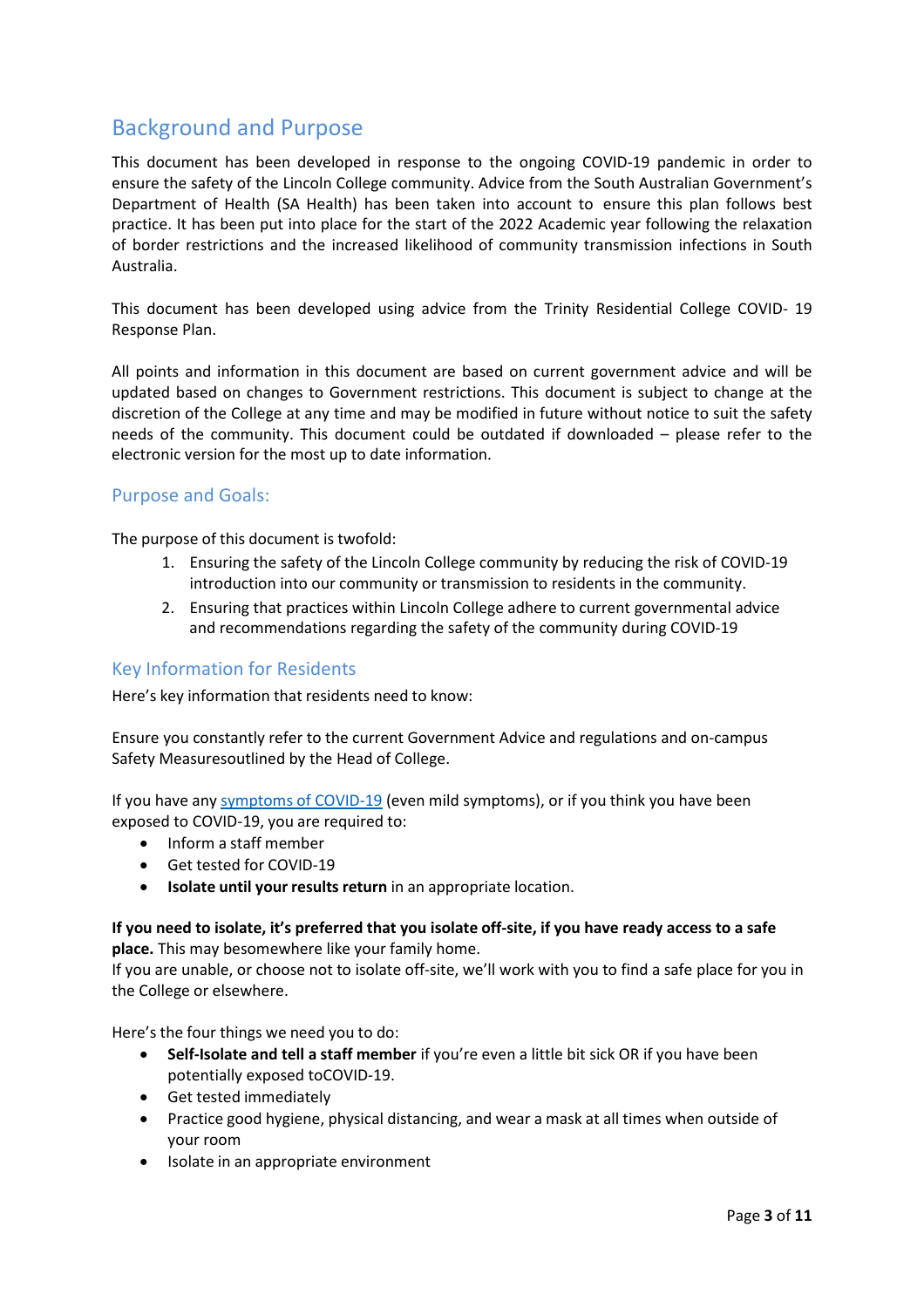# <span id="page-3-1"></span><span id="page-3-0"></span>Lincoln College COVID-19 Preventative Health Plan

## **1.** Rapid isolation and referral of residents with symptoms

- 1.1. In the instance of suspected or confirmed case of COVID-19, follow the College's Isolation Protocol (seebelow).
- 1.2. Isolate student safely in an appropriate room. Communicate with student regarding possibleoff-site isolation.
- 1.3. Arrange for a COVID-19 test to be conducted at a safe place.
- 1.4. Assign a residential executive case manager such as the Dean or another member of ERS.
- 1.5. Provide wellbeing, health, and academic support to the isolated student.
- 1.6. Follow appropriate medical advice.

## <span id="page-3-2"></span>**2.** Reducing density of residents

- 2.1. If necessary, the College will reduce capacity to increase physical distancing.
- 2.2. Where possible, residents will be spread across the College to promote physical distancing and avoid use of shared bathrooms.

## <span id="page-3-3"></span>**3.** Return of residents to campus

- 3.1. Students who can safely attend campus are permitted to do so, with conditions applicable depending on current government advice.
- 3.2. If deemed necessary for community safety, all returning residents may be asked to test for COVID-19 with a PCR or Rapid Antigen Test (RAT) and return to College within 24 hours of receiving a negative result from that test. This will depend on current governmental advice.
- 3.3. All residents must agree to abide by College Safety Measures in place during their return to College. Full updated lists of restrictions will be communicated to residents via email.
- 3.4. A breach of COVID-19 Safety Measures is viewed as a breach of the Student Code of Conduct. Students may receive consequences for any breaches of physical distancing restrictions, as determined by the Head of College or the Dean.
- 3.5. Community Safety Measures in Place
	- 3.5.1. All Safety Measures should be aligned with current governmental advice regarding physical distancing andcommunity travel.
	- 3.5.2. Safety Measures may be implemented by College staff to protect community safety. Safety Measures possible for implementation if necessary are:
	- 3.5.3. Restrictions on travel off-campus into the community, including placing time limits on travel withinthe community, permission to leave campus for work or non-essential appointments.
	- 3.5.4. Restrictions on permitted activities on campus, including exercise, events, and social gatherings.
	- 3.5.5. Restrictions on methods of transport within the community.
- 3.6. Mandatory wearing of form-fitting masks. The College will require that all people on the ResidentialCollege campus comply at all times with government regulations requiring wearing of masks.
- 3.7. Other measures as required by government regulation.
	- 3.7.1. All Safety Measures that are in place are linked to the Code of Conduct, and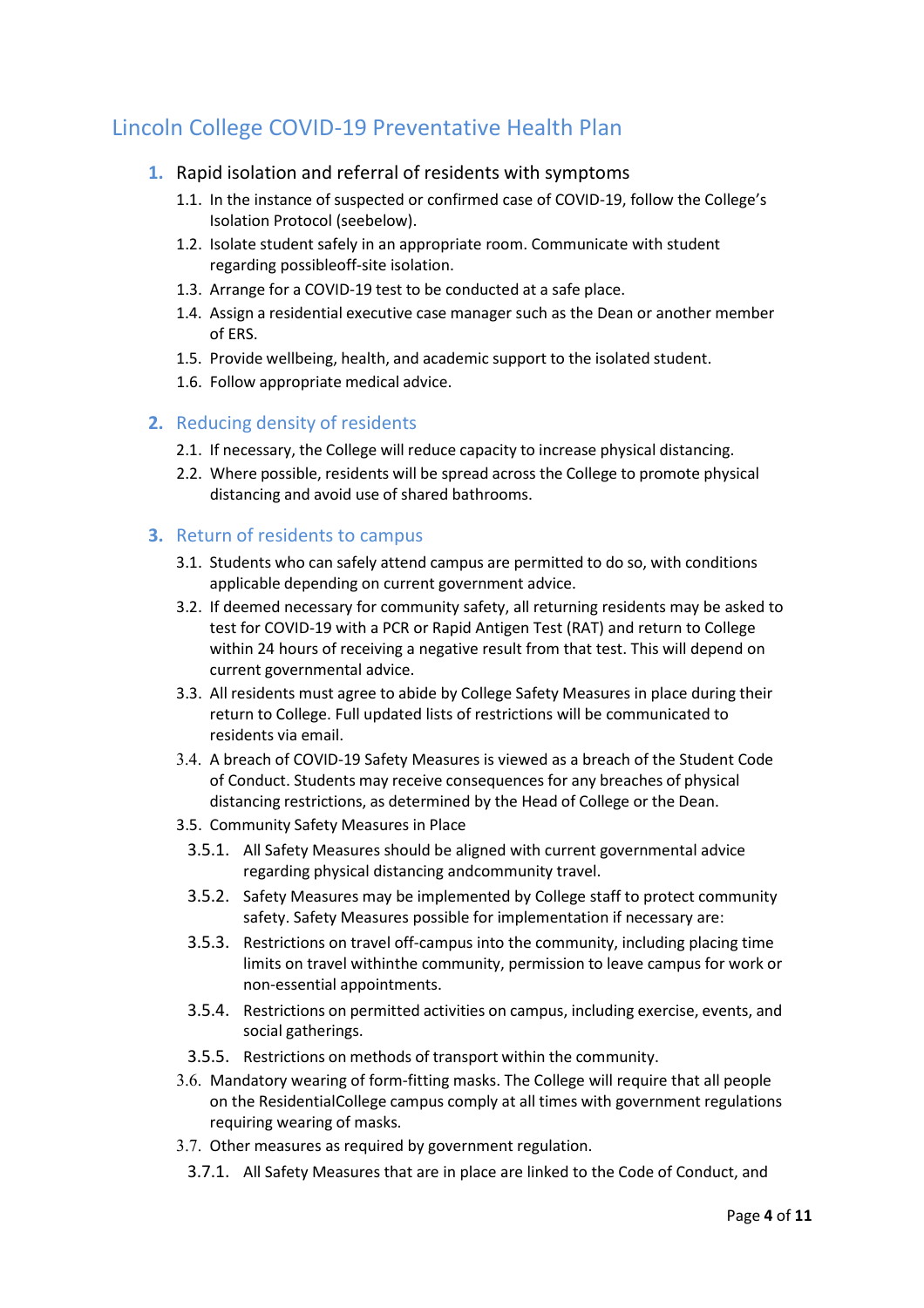any breach of current restrictions will be treated as a breach of the Code. Consequences for breaches of the Code are determined by the Head of College or the Dean.

## <span id="page-4-0"></span>**4.** Promoting hygiene in the College

- 4.1. Promotional material and safety measures have been shared with the community regularly in differentformats – Social Media, emails, posters, and face to face meetings.
- 4.2. Providing residents with COVID-19 behaviour change literature posters are placed in bathrooms, shared spaces, and common areas.
- 4.3. Monitoring of residents' practices by staff through general observation, and building walkthroughs, where possible.
- 4.4. Regular and relevant updates on COVID-19 will be provided to students to keep informed of the currentrestrictions, advice, and support.

### <span id="page-4-1"></span>**5.** Environmental hygiene measures

- 5.1. Raised intensity of cleaning regime in high touch, common areas and bathrooms. All shared spaces alsohave cleaning products for students to use to ensure cleanliness and hygiene.
- 5.2. Following governmental guidance on cleaning materials and techniques, such as cleaning with high-strength chemical-based products to ensure hygiene.
- 5.3. Availability of hand washing and hand sanitising facilities and products, including soaps and hygieneproducts such as alcohol-based hand sanitiser.
- 5.4. Behavioural change campaign targeting coughing, sneezing, and hand hygiene has been rolled out to all communal areas, corridors, and online info.

## <span id="page-4-2"></span>**6.** Physical distancing in the College

- 6.1. Any and all measures put in place at the College aimed at increasing physical distance are able to implemented from time to time, depending on current Governmental Health advice. The following optionsare available to be implemented from time to time:
	- 6.1.1. Signage may been placed in areas around College, such as bedrooms, communal areas, and dininghall indicating maximum occupancy.
	- 6.1.2. Furniture may be reduced in the Dining Hall, study commons, common areas and library to increasedistancing. Stickers may be placed in Dining Hall in the appropriate seating position for student use.
	- 6.1.3. Appropriate distance markings may be placed on the floor for the Dining Hall Servery area indicating1.5m distance.
	- 6.1.4. Meal scheduling to manage capacity in the Dining Hall when necessary.
	- 6.1.5. Strict management of all common facilities (e.g. gyms, common rooms), including rostered times forstudent use, increased cleaning service, and cleaning products for student use.
	- 6.1.6. Catering operations may transition to utilising disposable containers for all food and drink. Foodservice can be moved to a take-away system can be adopted as necessary.
- 6.2. As Government restrictions change, events will be permitted as long as they abide by current industry and community guidelines as outlined by the Government.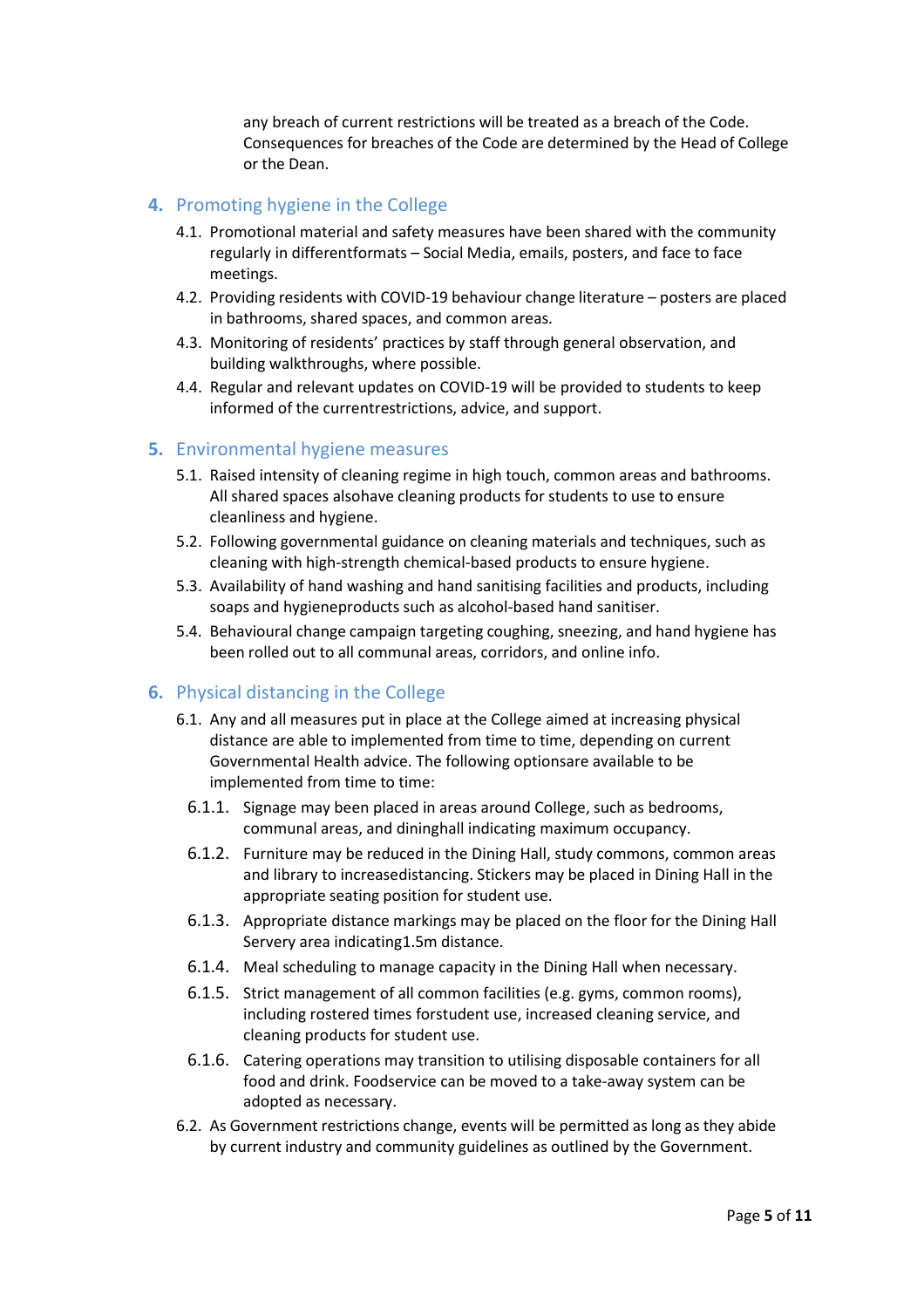## <span id="page-5-0"></span>**7.** Reducing contact with external staff, contractors, and visitors

- 7.1. The following safety measures are available for the College to implement from time to time, depending onthe current Government Guidelines at the time.
	- 7.1.1. The College may choose to reduce student contact with essential staff.
	- 7.1.2. The College may choose to implement a protocol in place for managing essential staff hygiene toensure their safe arrival on site, minimising student contact to the areas they access.
	- 7.1.3. The College may choose to minimise all student events and put in place a protocol for studentinitiatives to ensure safety.
	- 7.1.4. The College may choose to cease all visitors, guest, and non-essential staff access to the campus.
	- 7.1.5. The College may choose to suspend maintenance in rooms unless critical, with strict contractorcontrols.
	- 7.1.6. The College may choose to have cleaners utilise strict requirements to use personal protectiveequipment, such as gloves to aid infection control.
	- 7.1.7. The College may require residents to exit their rooms for weekly cleaning.
	- 7.1.8. The College may choose to implement screening of guests to campus is being conducted at check-in,as well as thorough hygiene protocols.

## <span id="page-5-1"></span>**8.** Monitoring of health risks

- 8.1. College support staff are to continue to monitor student safety and behaviour, in order to ensure risk ofCOVID-19 transmission remains low.
- 8.2. College support staff are to monitor students at higher risk, and work with the student to provide a suitable living environment for them.
	- 8.2.1. Students with pre-existing medical conditions are to be contacted for individual support and to develop an individual care plan if needed.
- 8.3. The College will continue to provide wellbeing support and monitoring of mental health risk
	- 8.3.1. Ongoing RA and Wellbeing checks on all residents.
	- 8.3.2. Dean can offer referrals to counselling and other wellbeing services online and via phone.
	- 8.3.3. Promotion and regular reminders of health services available to students, with specialist services for vulnerable communities advertised.
	- 8.3.4. Maintaining resident engagement through regular newsletters, initiatives, and student-run activities.

## <span id="page-5-2"></span>**9.** Vaccines

- 9.1. All members of the Lincoln Community are required to be fully vaccinated against COVID-19.
- 9.2. Subsidised Influenza vaccines will be made readily available early in the Flu season in order to prevent thespread of the illness.
	- 9.2.1. The Flu Vaccines will be delivered each year to residents and staff of the College.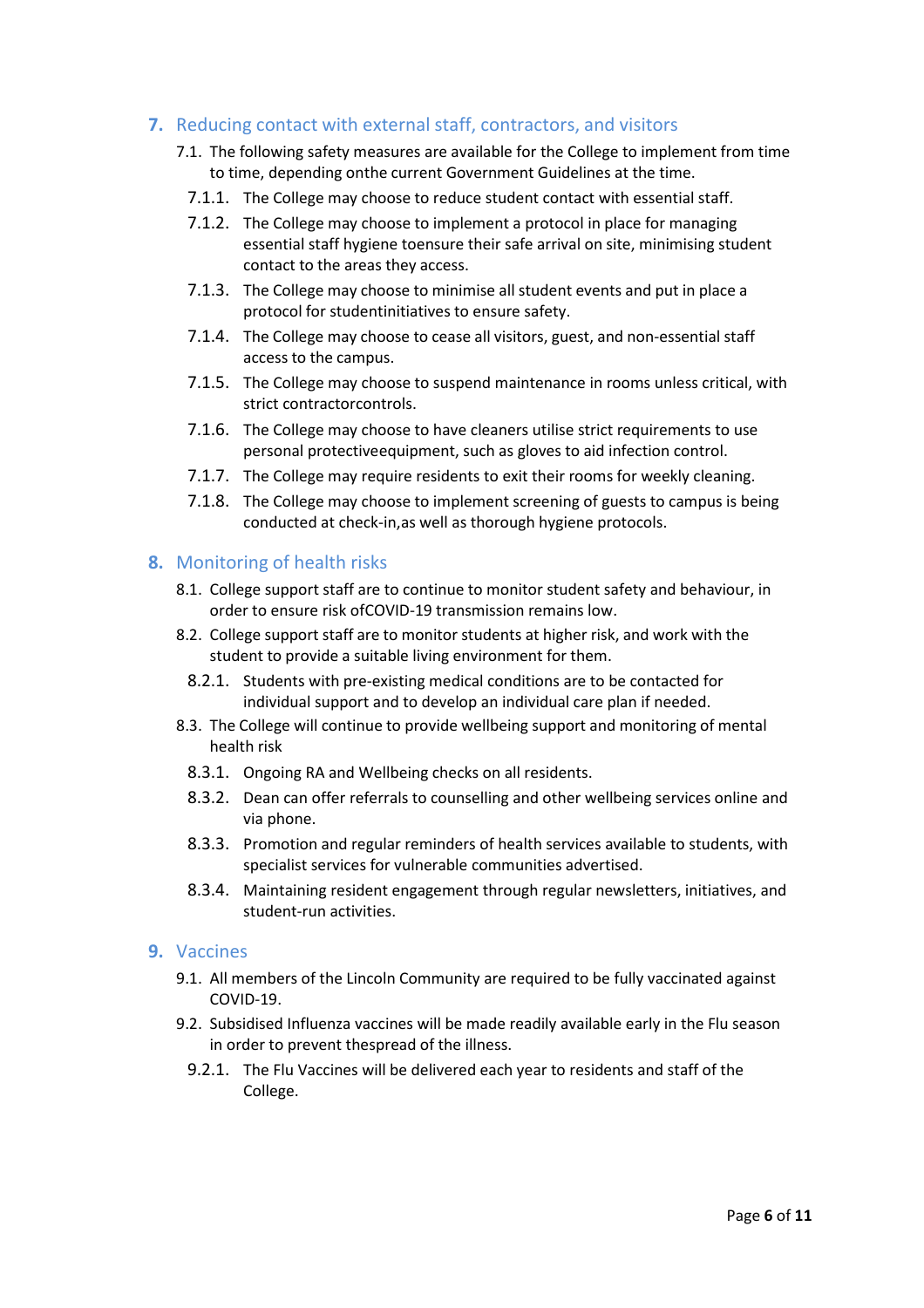# <span id="page-6-0"></span>Isolation Protocol

In order to ensure the safety of the residential community, all residents are required to abide by directions from the College regarding isolation and testing. Rapid isolation and testing are proven to be effective methods of limiting the transmission of COVID-19. All residents displaying any signs of illness, even mild symptoms, or those who have suspected or confirmed exposure to COVID-19 must be isolated and tested.

It is critical that all staff approach residents with any symptoms as infectious. It is safest to assume a resident has COVID-19 until proven otherwise with testing.

During that isolation period, students will be provided food and essential item delivery by a nominated member of the community. This may be a staff member or a resident. During this isolation period, residents are provided with cleaning materials in shared bathrooms in order to clean any surfaces or areas they use.

<span id="page-6-1"></span>The following isolation protocol is in place:

## **10.**Rooms suitable for isolation in Lincoln College.

- 10.1. There are **6 Tier 1 Suitable Rooms** available for student isolation in College Federation flat, ABR 1, 2 rooms on Scott Ground Floor and 2 rooms on KMB 2<sup>nd</sup> floor. There is potential to add the Federation kitchen and Council Room to these Tier 1 rooms as necessary. These rooms have exclusive access to a bathroom, have a fridge for use, and are not connected to any communal areas. Residents isolating on Scott Ground or KMB 2<sup>nd</sup> floor need to mask when leaving their room to access their individual bathroom.
- 10.2. **All other rooms are Tier 2 Suitable Rooms, where shared bathrooms could be isolated for singularstudent use.**
- 10.2.1. Follow the same protocol as outlined below, and in addition inform residents on the affected floor to use separate bathrooms until informed otherwise.
- 10.2.2. Minimise contact with other residents on the floor as much as possible and mask when leaving the room.

## <span id="page-6-2"></span>**11.**Off-campus isolation

- 11.1. It is preferred that a resident isolate off-site if it is possible to do so safely. However, if suitable spaces are available on campus, this is not mandatory.
- 11.2. In the event that a student has a suspected or confirmed case of COVID-19, the College, if it is deemed necessary, is to contact the resident's emergency contact and inform them of the situation. Anagreed isolation area will be arranged for the resident upon consultation with all parties.
- 11.3. Any costs of off-site isolation will be borne by the resident.

## <span id="page-6-3"></span>**12.**Procedure for isolation of resident in College.

- 12.1. **Move the resident to a suitable room** ASAP, with zero contact to other residents.
	- 12.1.1. Ensure PPE is worn by anyone assisting.
- 12.2. **Nominate Case Manager** (Dean or Senior RA) who will be responsible for all following steps.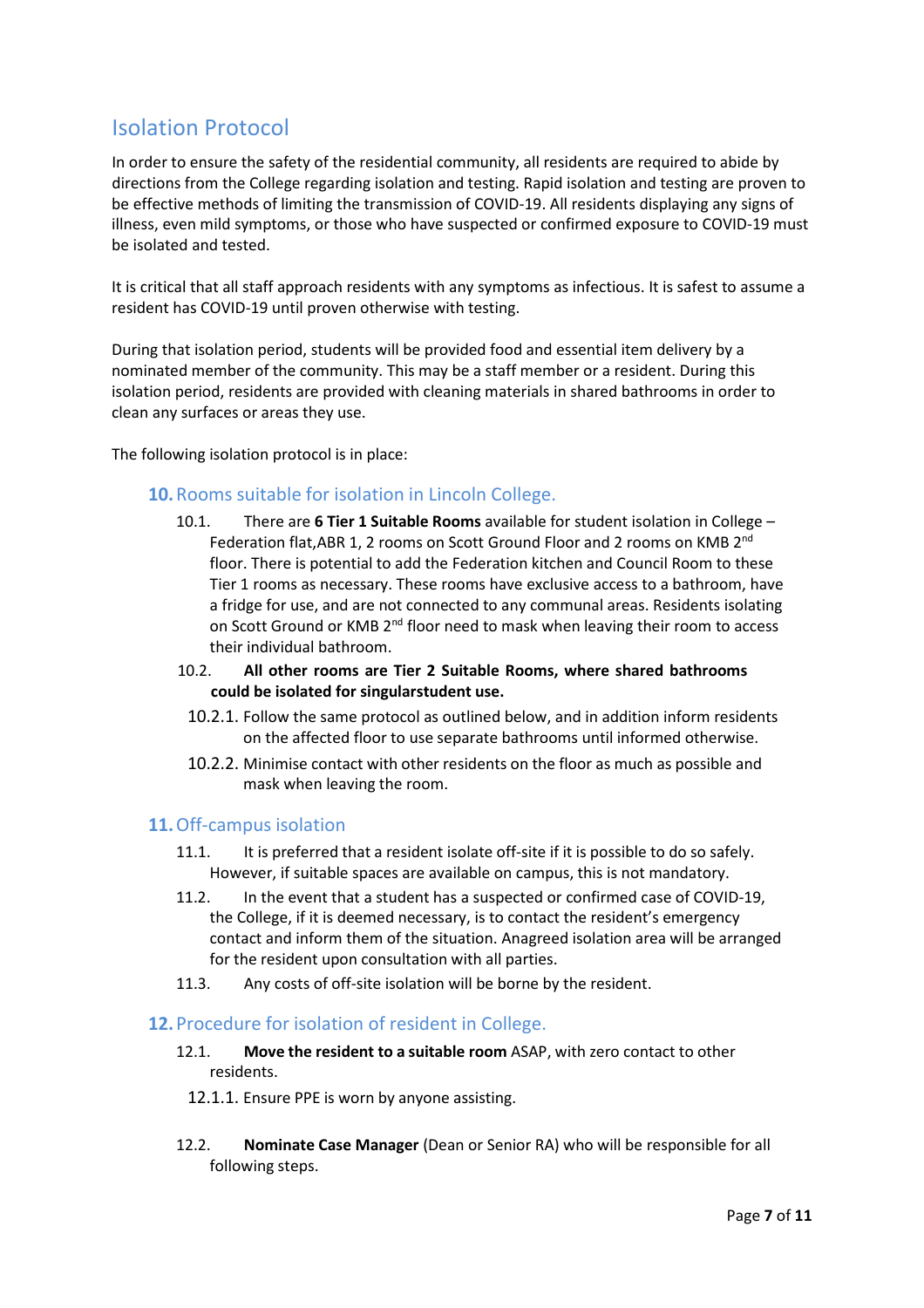### 12.3. **Ensure key stakeholders are informed**

- 12.3.1. Inform all RA's of the student's isolation, including the location and procedure aroundcommunicating that information with students.
- 12.3.2. Inform cleaning and maintenance staff. No maintenance to be conducted on student room unless critical/emergency
- 12.3.3. Inform the Dean, who will inform staff as required.
- 12.3.4. Advise all members of the affected resident's corridor, and likely contacts, to monitor for symptoms, and wear masks until the resident's test results are received.
- 12.3.5. Advise the community to monitor for symptoms.

## 12.4. **Isolated resident is to be briefed on procedure of isolation and expectations of compliance**

- 12.4.1. Emphasise importance of maintaining safety
- 12.4.2. Resident is to remain in their room at all times
- 12.4.3. Resident is to provide correct and preferred method of contact
- 12.4.4. Outline roster of daily food delivery and welfare checks
- 12.4.5. All deliveries/services are to be Zero Contact for the remainder of isolation
- 12.5. **Care package to be delivered** on the first day of isolation. Include:
	- 12.5.1. Surgical Masks, gloves, soap, paper towels, linen pack, laundry tub and detergent, multipurposecleaner with disinfectant, disinfectant wipes, garbage bags, vomit bags, thermometer, hydrolyte.
- 12.6. Bin to be delivered to student's room by cleaning service placed outside.
- 12.6.1. Extra cleaning and waste disposal to be provided by cleaning and maintenance staff
- 12.6.2. Streamline waste disposal to once per day at an agreed time. Any garbage placed outside that timewill not be collected and the resident must return it to their room bin.
- 12.6.3. Notify the Floor and RA of garbage collection time.
- 12.7. **Food delivered** in disposable containers outside the student's room
	- 12.7.1. Roster is to be made by the Senor RA of staff and residential advisors, who deliver food 2 x per day
	- 12.7.2. Dean to supply breakfast foods for the resident to store in-room
	- 12.7.3. Delivery is to be **zero contact** placed outside the room with a text message sent to announcedelivery.
- 12.8. **Wellbeing Checks to be provided daily**, with online contact with resident to ensure resident safety.
	- 12.8.1. RA is to check in with residents online/via phone regularly
	- 12.8.2. Case manager to check in daily via phone
	- 12.8.3. Resident to be added to the Students in Isolation FB page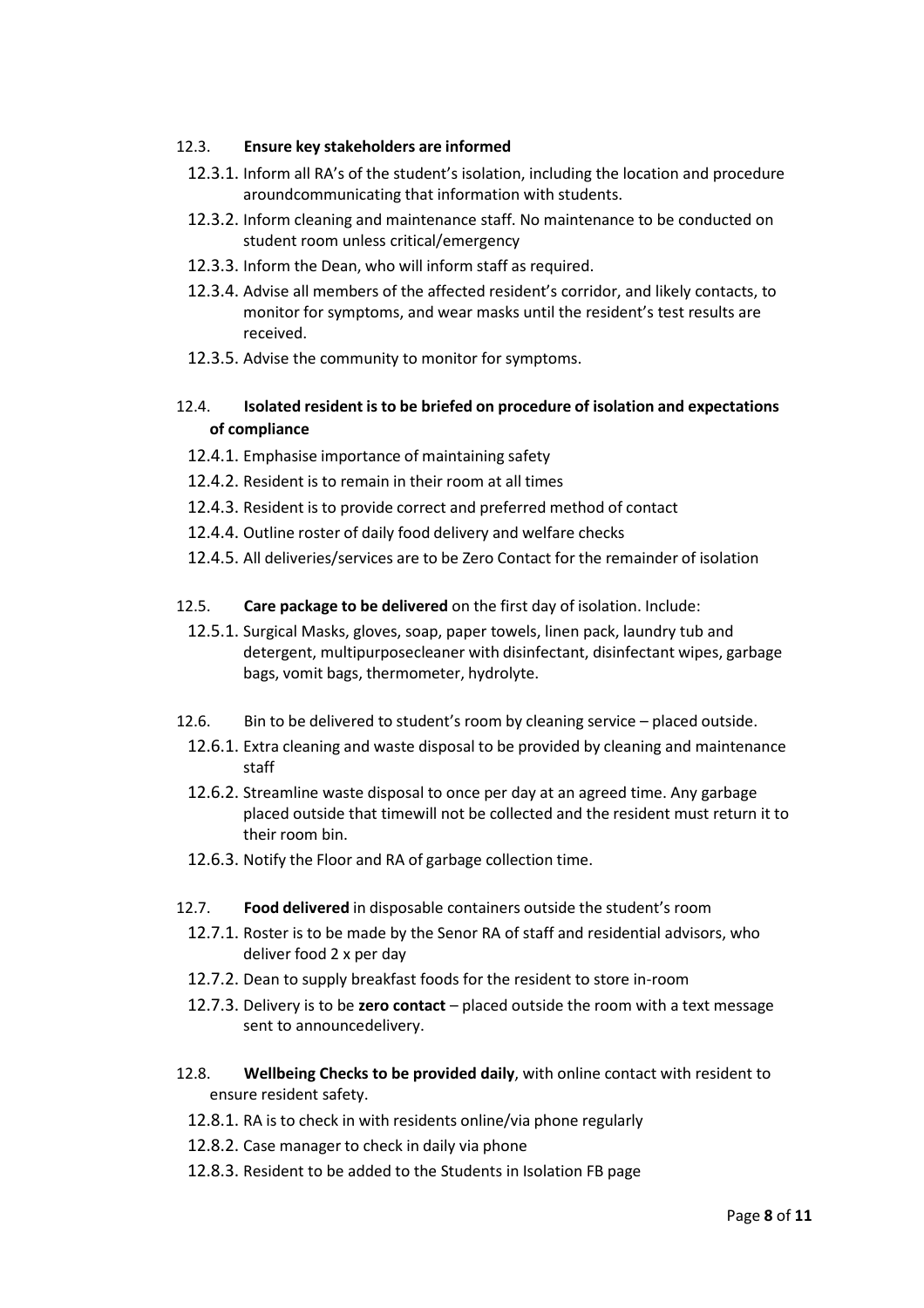- 12.8.4. Mental and Physical Health resources provided online for students
- 12.8.5. Referral to online wellbeing services provided such as Reachout forums and Beyondblue resources.
- 12.9. **Ongoing medical care to be provided**. Available resources include the COVID-19 Hotline 1800 253 787, *SA COVID*-*19* Mental Health Support Line on 1800 632 753, the HealthDirect 24 hour service 1800 022 222, or 13 SICK, including daily monitoring and recording of symptoms.
	- 12.9.1. Ensure ill student communicates all medical advice to Case Manager.
	- 12.9.2. If illness persists or worsens, seek emergency support via 000

#### 12.10. **Arrange COVID-19 testing of the resident**

- 12.10.1. Follow COVID-19 Hotline advice for appropriate testing arrangement of resident.
- 12.10.2. Ensure zero-contact with other residents during entry/exit and testing.

#### 12.11. **Criteria for conclusion of isolation**

- 12.11.1. In order to ensure community safety, the College will follow appropriate advice from theSA Health regarding conclusion of isolation.
- 12.11.2. A resident may be asked to remain in isolation after they have returned a negative result ofCOVID-19 if provided medical advice tells the College to do so.

## 12.12. **Deep cleaning of the room is to be arranged after the resident has left isolation.**

12.12.1. The room may also be left vacant for a period of time to ensure safety.

# <span id="page-8-0"></span>Emergency Plan for a Confirmed Case of COVID-19

<span id="page-8-1"></span>The following outline's the College's plan to respond to a confirmed case of COVID-19 within the Community.

#### **13.**Precautionary measures

#### 13.1. **Isolate the resident immediately**

- 13.1.1. Follow the Isolation Protocol as outlined in point 13 above.
- 13.2. Notify SA Health via the COVID-19 Hotline 1800 253 787 if necessary
- 13.3. During the academic year: notify the Resident's University as soon as possible - at The University of Adelaide this is HR Service Centre: [hrservicecentre@adelaide.edu.au](mailto:hrservicecentre@adelaide.edu.au) and UniSA students are required to inform their Course Coordinator or Research Supervisor. Flinders University Students should emai[l coronavirus@flinders.edu.au](mailto:coronavirus@flinders.edu.au) and TAFE students can email [info@tafesa.edu.au](mailto:info@tafesa.edu.au)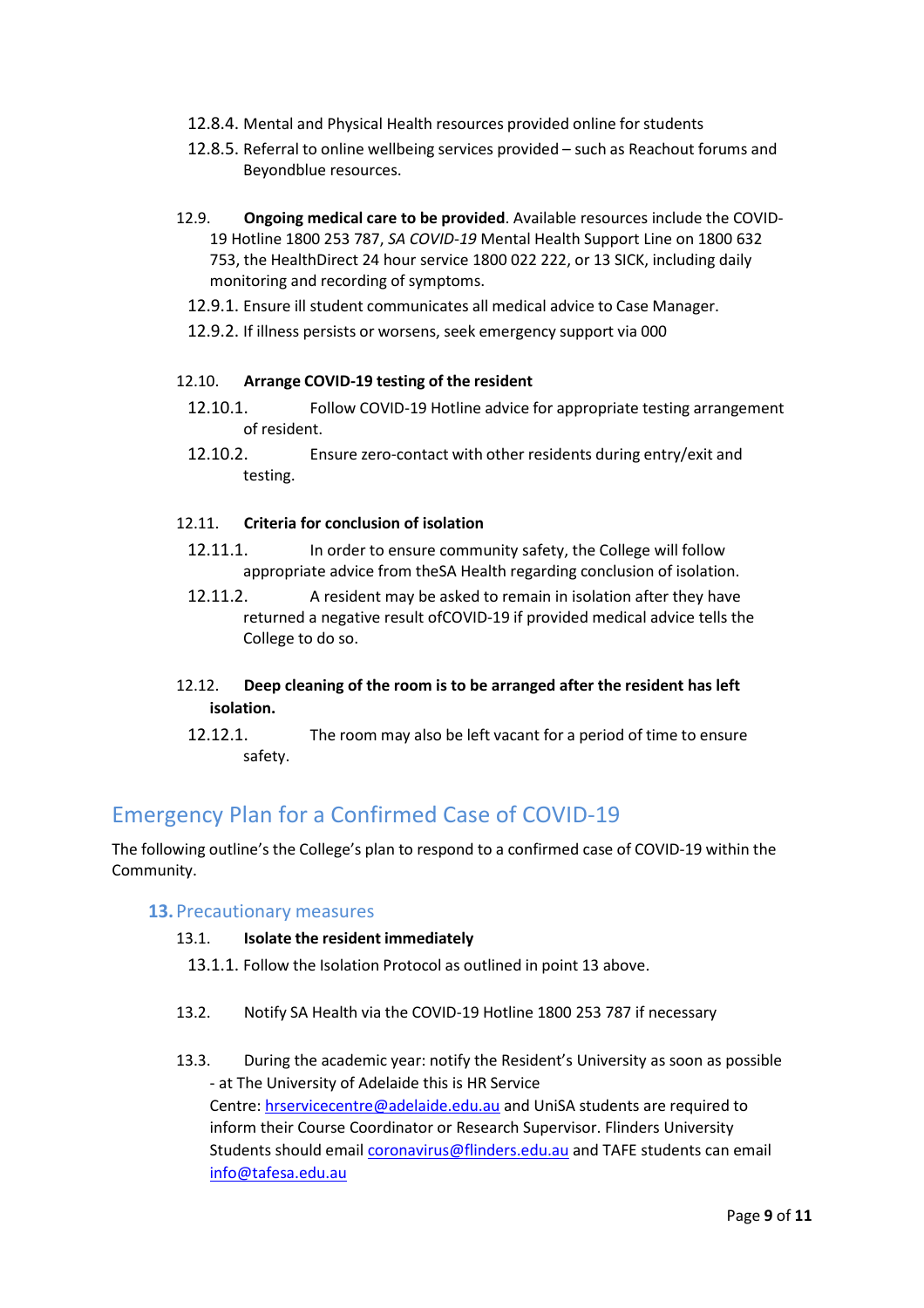### 13.4. **Close Contacts placed in self-isolation (in their own rooms)**

- 13.4.1. Close contacts will be as determined by the SA Health (https://www.sahealth.sa.gov.au/wps/wcm/connect/public+content/sa+healt h+internet/conditions/infectious+diseases/covid-19/testing+and+tracing/close+contacts), University advice, or the College staff. Close contacts may have:
	- Been an intimate partner of the resident during their infectious period
	- Been in the same room as the resident for more than 15 minutes without a mask
- 13.4.2. Advise all close contacts to follow SA Health advice for close contacts, isolate, and monitor for symptoms
- 13.4.3. Advise all members of the affected resident's corridor to assiduously monitor for symptoms and immediately test and isolate on developing symptoms.
- 13.4.4. Case manager to monitor the symptoms of any students in isolation.

#### 13.5. **Assess the need to mass-isolate**

13.5.1. Follow all and any advice from the SA Health regarding the need to massisolate all residents.

## <span id="page-9-0"></span>**14.** External Medical Support

- 14.1. Colmedics group will be engaged to provide the following services during a suspected or confirmedoutbreak of COVID-19. The Residential College is to engage with Colmedics and provide contact details to staff.
- 14.2. Facilitating symptomatic or asymptomatic COVID swab testing programs (proactive or reactive)onsite to minimise resident movement
- 14.3. Provision of Medics trained and equipped with PPE for duties such as support, logistics andinteraction with residents in isolation or quarantine